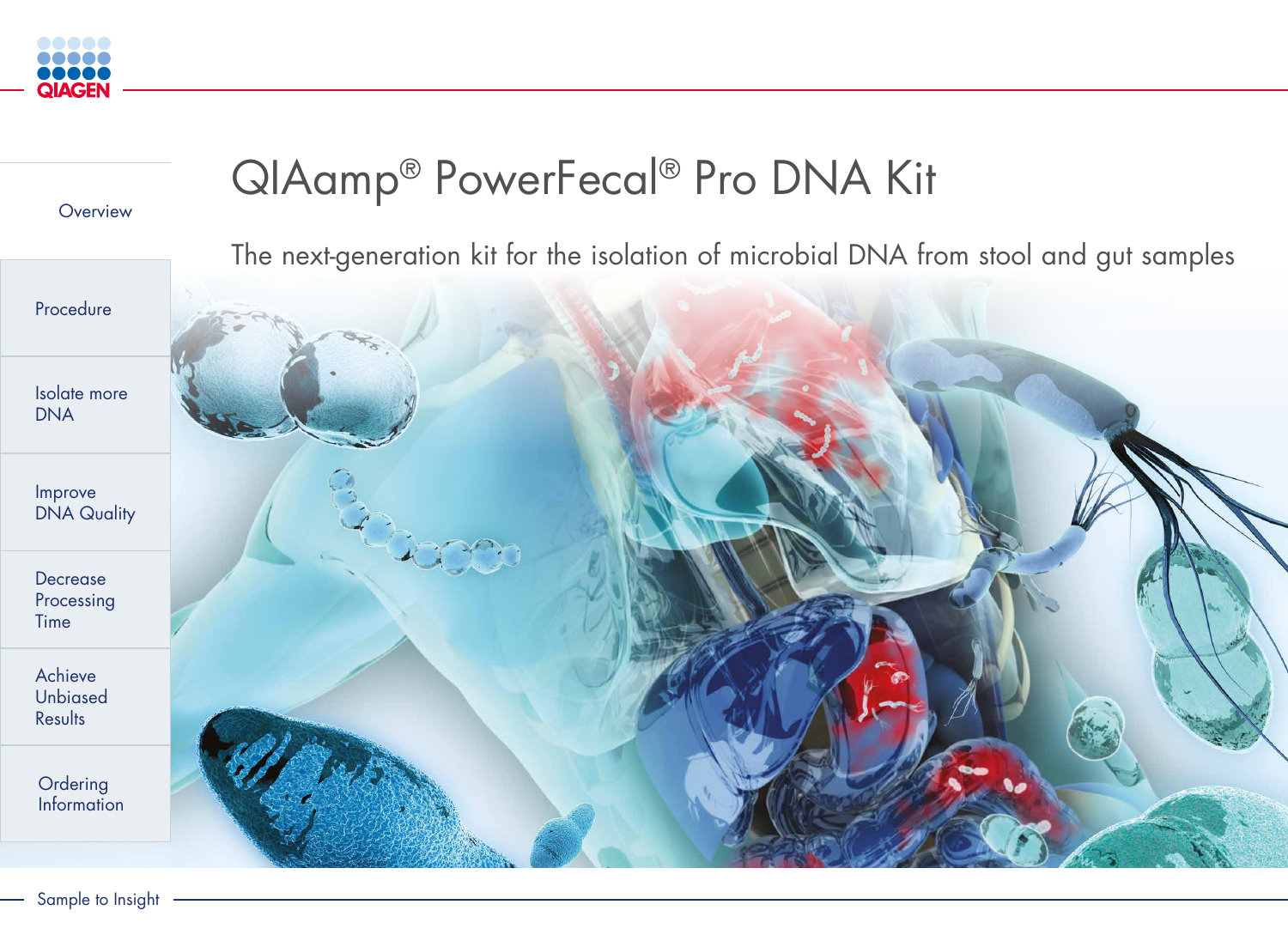

Starting material: up to 250 mg of stool or gut sample Elution Volume: 50–100 µl Automated on the QIAcube® Shorter workflow compared to the original QIAamp PowerFecal DNA Kit:

- Four fewer steps
- No incubation time
- Total time needed = 18 min
- Time saved = 12 min















Load into MB Spin Column

Add stool sample to PowerBead Pro Tube

Attach to Vortex Adapter or place into PowerLyzer® 24 Homogenizer or into TissueLyser II Homogenize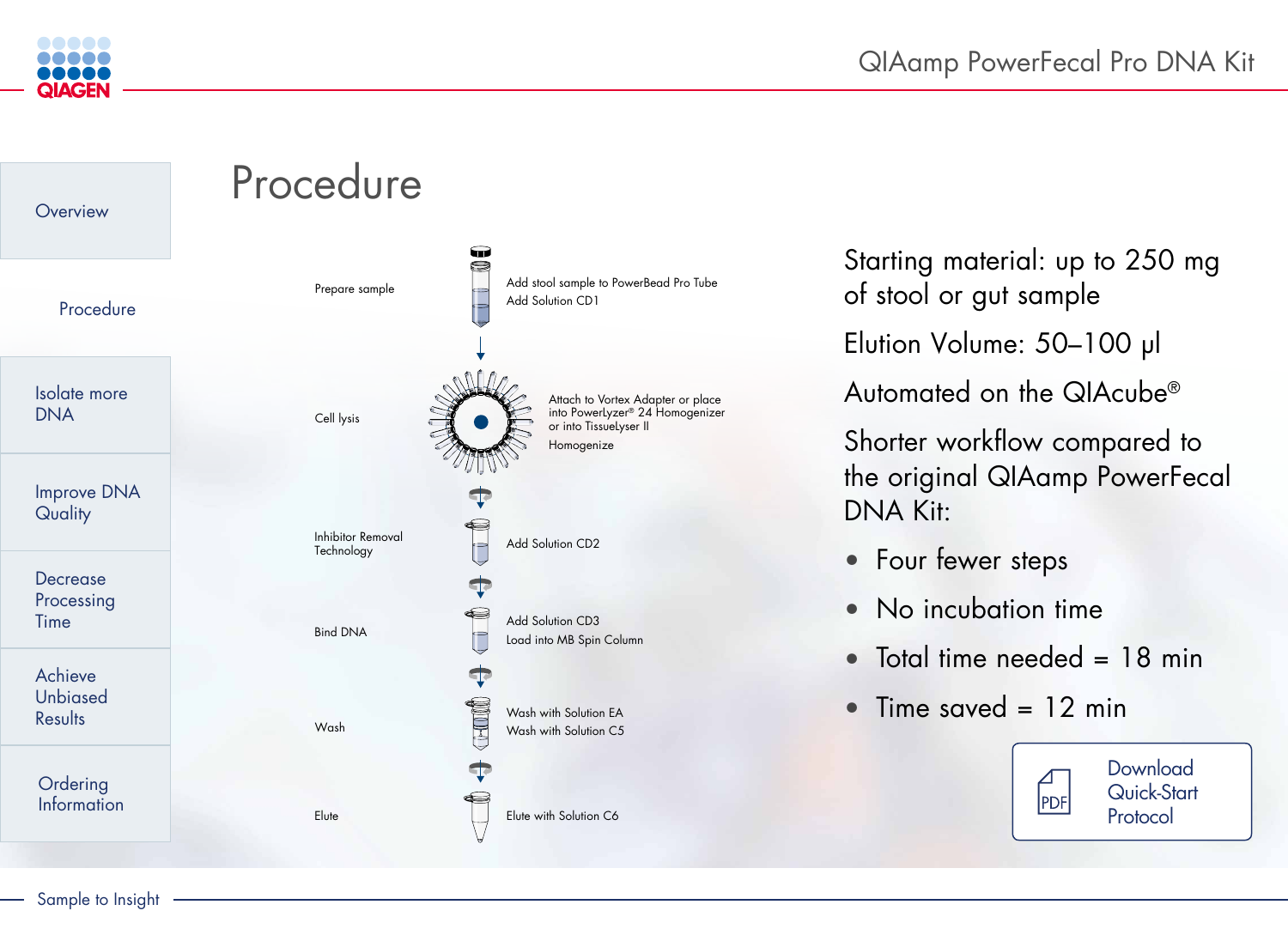

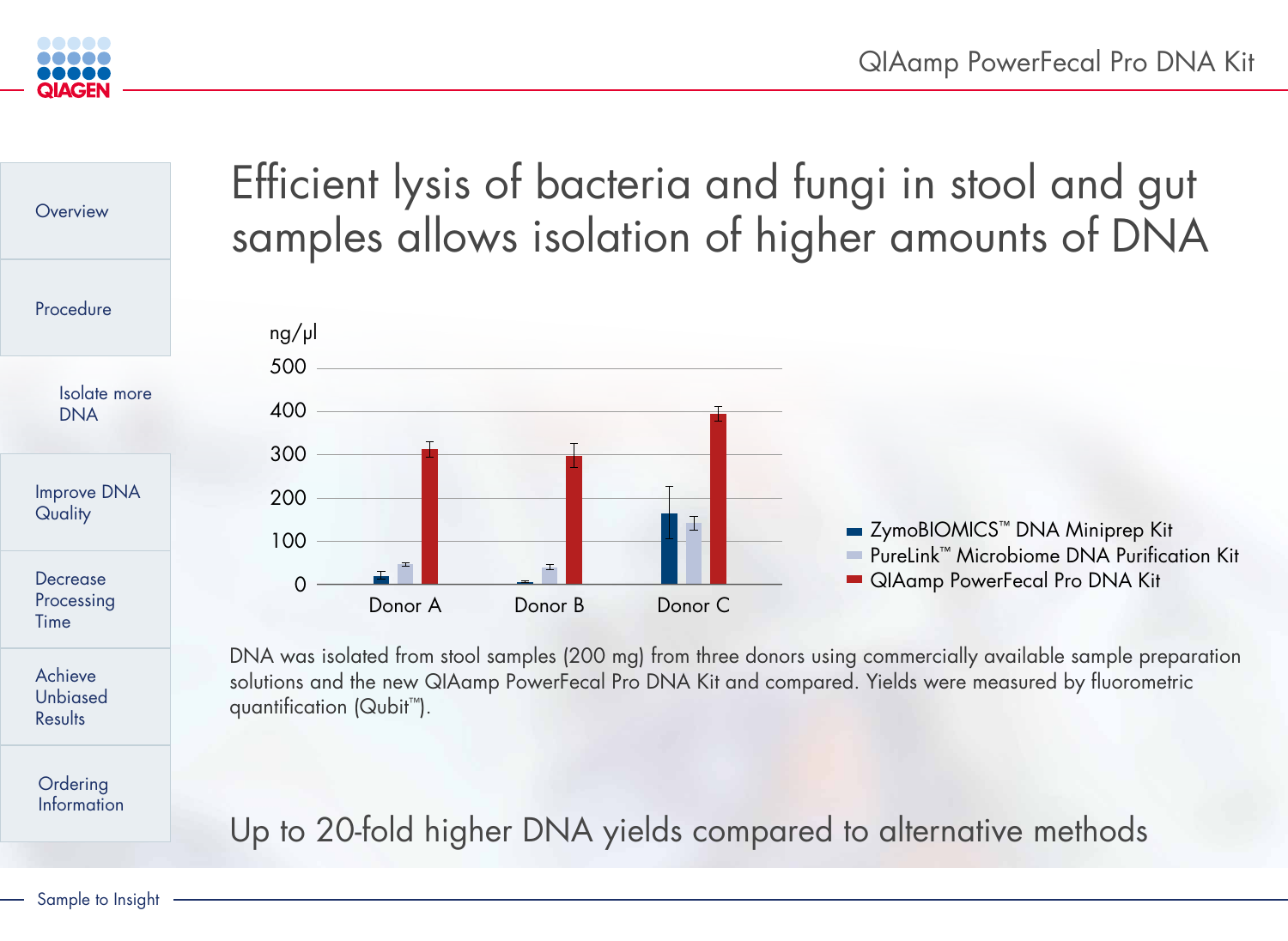![](_page_3_Picture_0.jpeg)

![](_page_3_Figure_1.jpeg)

# New QIAamp PowerFecal Pro DNA Kit enables isolation of greater amounts of high-quality DNA compared to first-generation kits

![](_page_3_Picture_3.jpeg)

Isolate large amounts of high-quality DNA from stool samples and fungi

A DNA from duplicate 1.8 ml *C. albicans* cultures was isolated with the QIAamp PowerFecal DNA (1) or the QIAamp PowerFecal Pro DNA (2) Kits. **B, C** DNA from stool samples (200 mg) from three donors was prepared with the firstgeneration QIAamp PowerFecal DNA Kit B or the new QIAamp PowerFecal Pro DNA Kit C. DNA was analyzed via gel electrophoresis.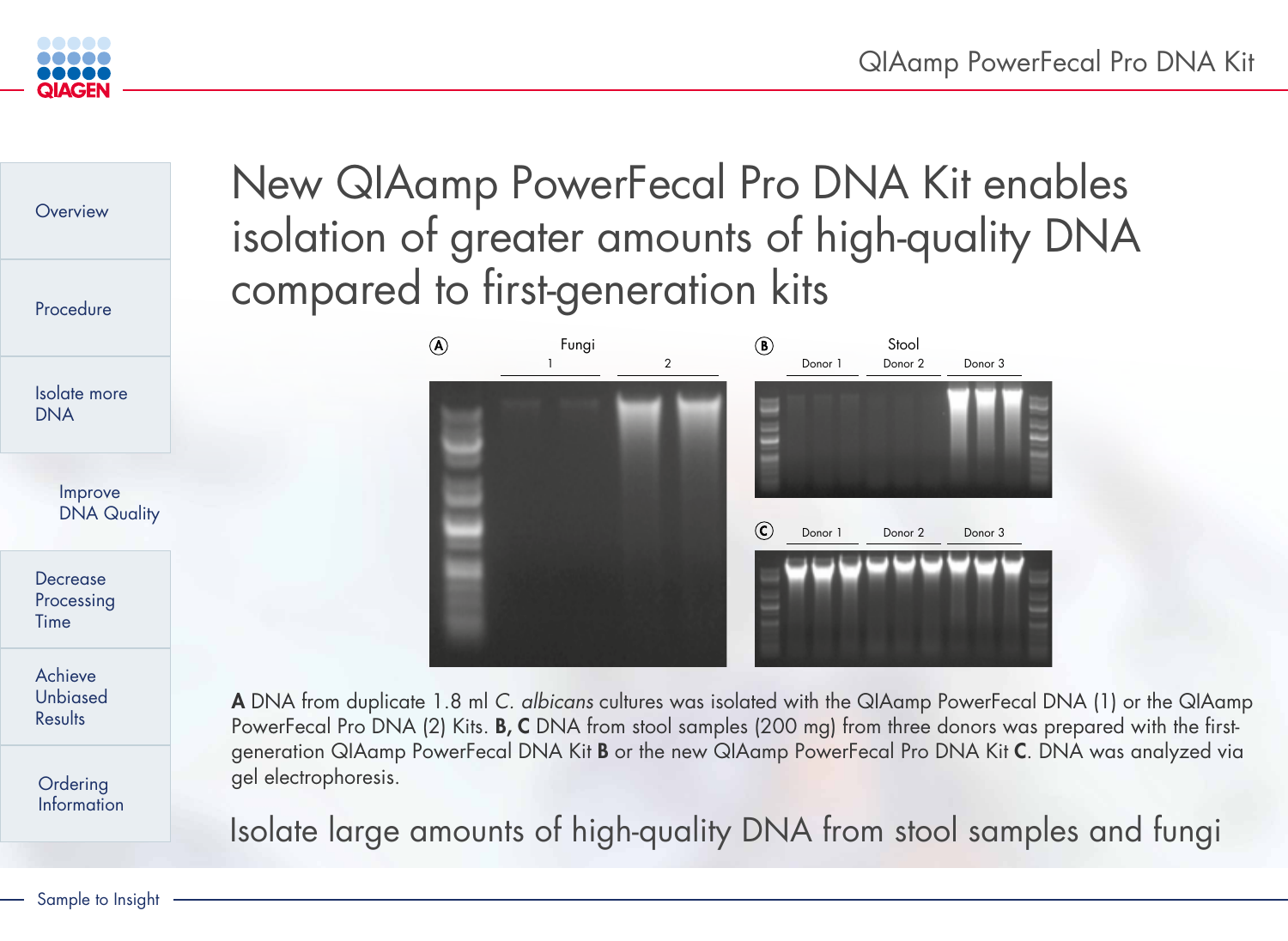![](_page_4_Picture_8.jpeg)

![](_page_4_Picture_0.jpeg)

![](_page_4_Figure_1.jpeg)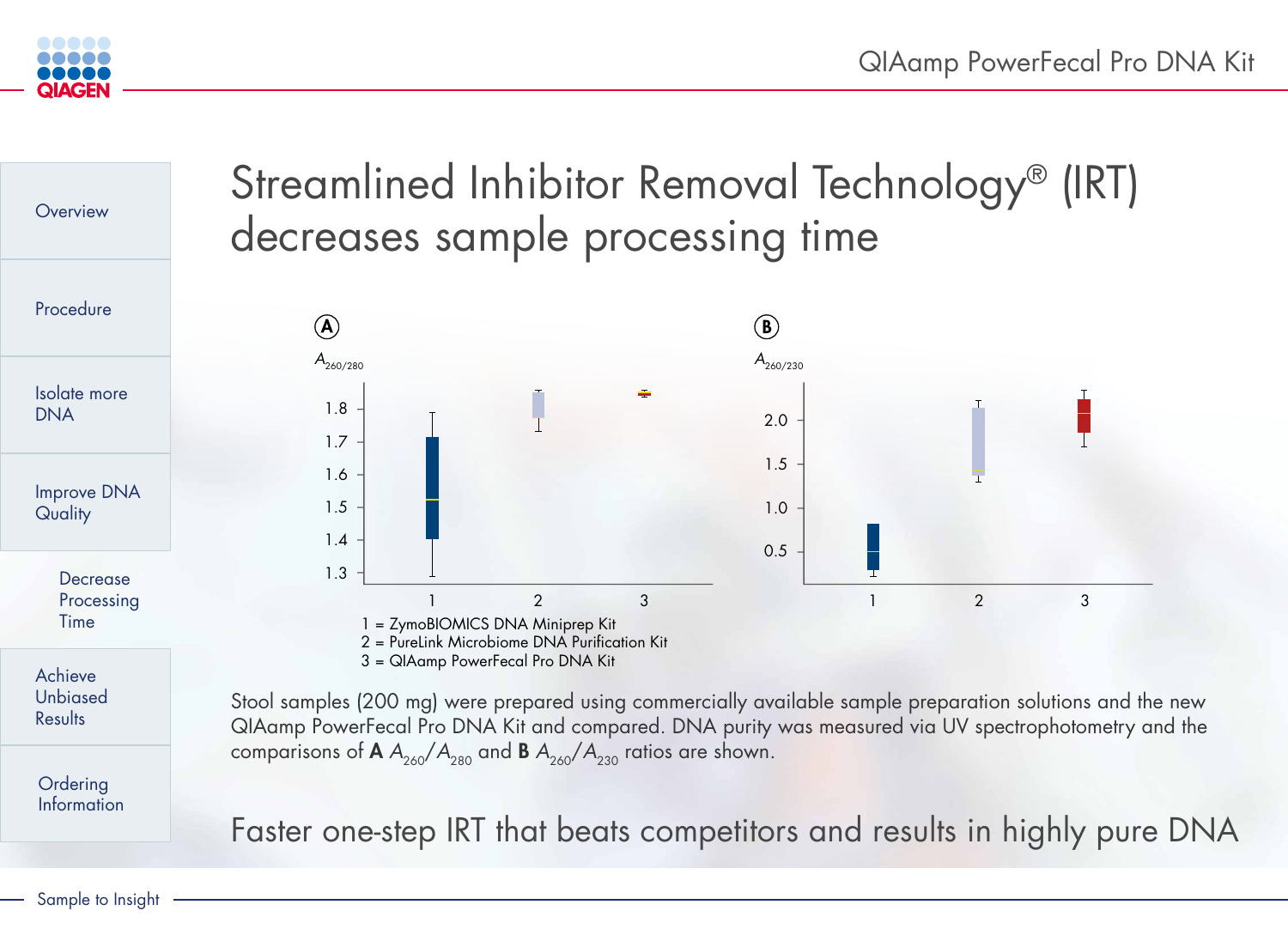![](_page_5_Figure_9.jpeg)

**Ordering** Information

![](_page_5_Picture_0.jpeg)

![](_page_5_Figure_1.jpeg)

Greater number of bacteria (OTUs) identified than with alternative methods